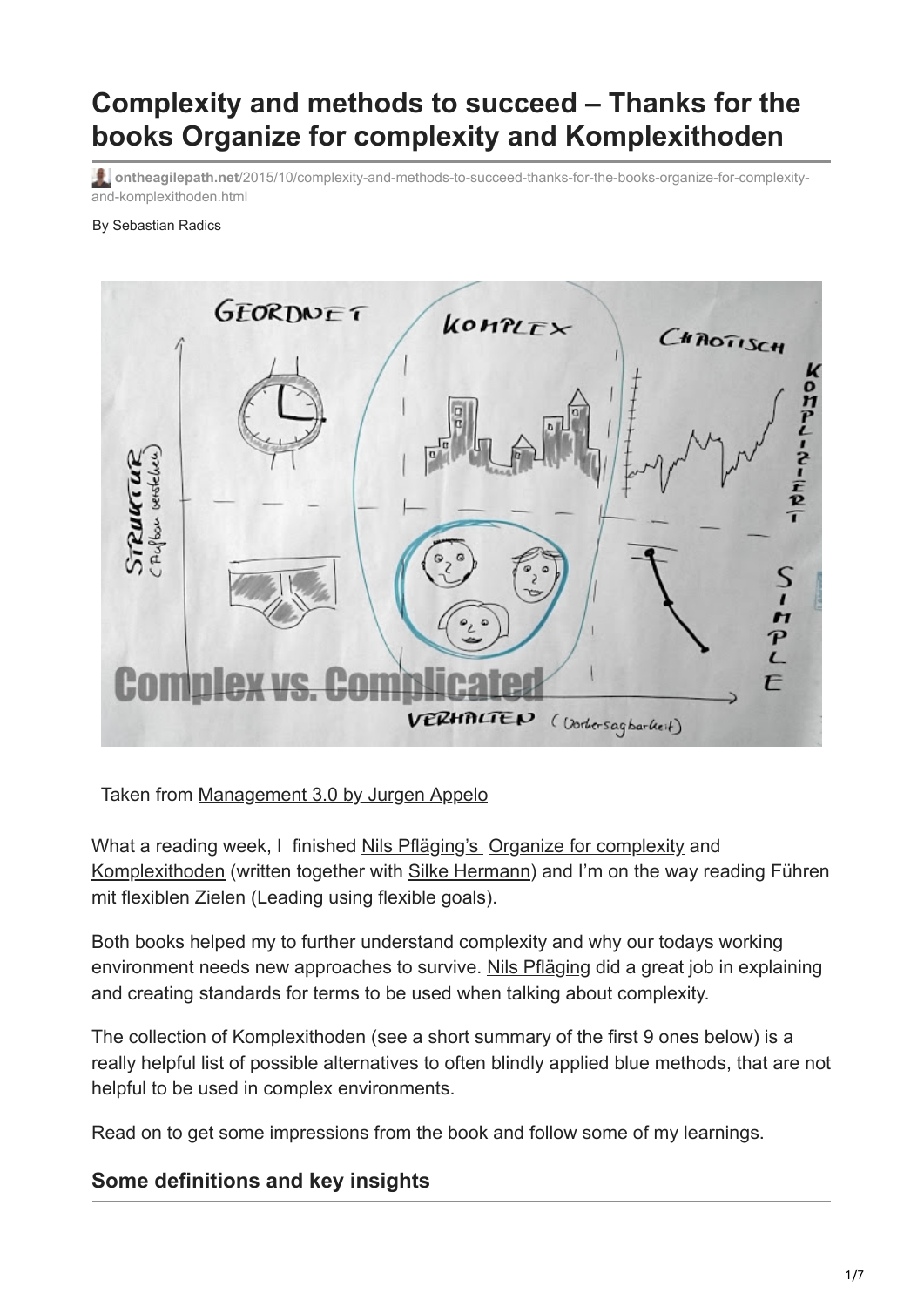### **Complicated is …**

We don't understand it yet and need more knowledge to be able to fully understand it. But it is possible to get a full understanding by learning.

It is a measurement for missing knowledge.

Guiding question: How does it work?

Methods used to work with complicated topics are further described as Blue.

#### **Complex is …**

It is a measurement for how many surprises we need to expect. The more surprises are expected, the more complex it is. Dynamic – is the amount of surprises (that an organization can work with).

Guiding question: Who can do it?

One cannot manage complexity but one needs competence.

Methods used to work with complex topics are further described as Red. Nils created the new term **Komplexithoden.**

Update:2015-11 – I learned the translation for Komplexithoden is complexitools. **Complexitools** 

- are strongly connected with human interaction
- integrate thinking and doing
- tight relations are more important than the tool itself Komplexithoden increase social density

Questions to raise when searching for a method:

- Does the chosen approach fit to the dynamic of the problem to solve?
- Is the method dynamic robust?
- Does the method match to the possible surprises to be expected by the problem?
- Does the method lead to higher value relations in the organization? (Does it increase social density?)

It needs a combination of learning and practical experience – high competence. (Just learning is not enough)

*Information* can be shared (machines can be used) – *Knowledge* can be acquired through learning – *Competence* needs exercising.

#### **3 Structures to consider in our organization – formal, informal and value adding**

#### Formal Structure

- Compliance (legal requirements, contracts, billing)
- Board, supervisory board, …

Used to show/establish the power structure

Organization chart and lines in it (formal empowerment and hierarchy can be seen as enemies of complexity robustness)

Power (position power) is called *hierarchy*.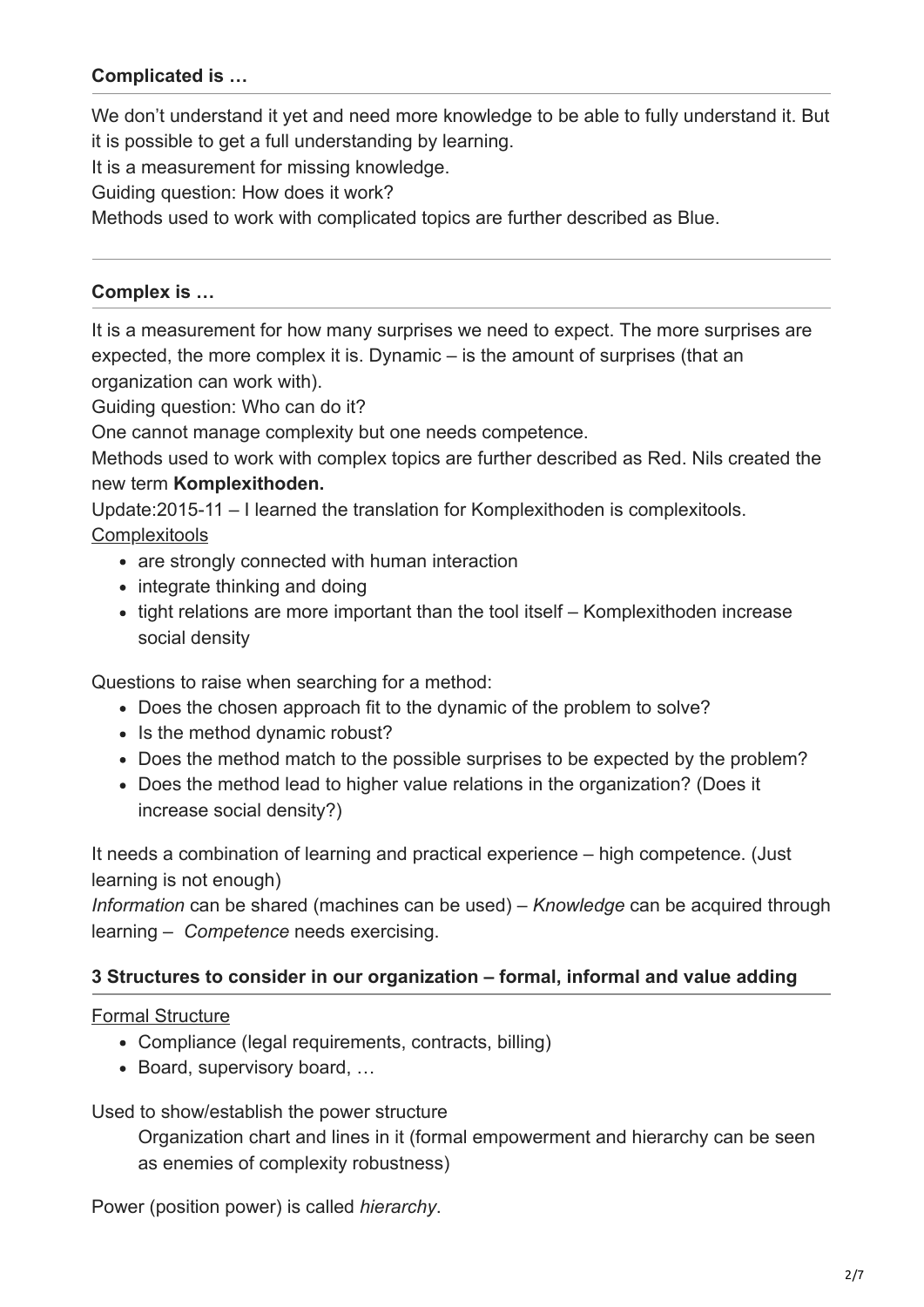### *Compliance leadership. Formal structure is just necessary for compliance reasons, nothing else.*

### **Informal structure**

It shows the social face of an organization. It's about people and their relations. Whom do we know? Like? Connections through shared interests and experiences.

It's the social network of the organization.

Power (social power) established by informal structure is called *influence. Leadership by influence.*

### Value adding structure

- the (only) area where success and achievements are created
- value gets created through *together* and *for each other* of players and cells.

You can find it where networked achievements are created.

The power of players in the value chain is called *reputation.*

### *Leadership by Reputation.*

All 3 structures closely and permanently interact. Their balance is important for performance and effectiveness. Leadership consists of a formal, informal and value adding dimension.

Implications for leadership

- it is an interactive process
- cannot be connected to just a person (the hero), because it's created through interactions (of many people)

### **Alpha and Beta**

Alpha companies still use tayloristic management and organization approaches. Beta companies consider complexity and adjust the organization to become robust and agile.

### **The challenge today**

Complex problems are often still addressed using blue (complicated) problem solving strategies. It creates suffering organizations. Blue organizations tend to look at symptoms (optical illusions, projections) instead of finding the root causes (the real problems). E.g. the assumptions of the "unmotivated employee".

Hierarchical control is to slow and is not dynamic enough to react in fast changing environments. Organizations need to be structured decentralized instead of hierarchical. The periphery has close market context and the center provides services. The center is strongly connected with the periphery and "shakes with it".

Even small remaining parts of the Theory X (see [Douglas McGregor's Theory X and Y](https://en.wikipedia.org/wiki/Theory_X_and_Theory_Y) picture, how we see the human nature) thinking lead to hierarchical-bureaucratic organizations.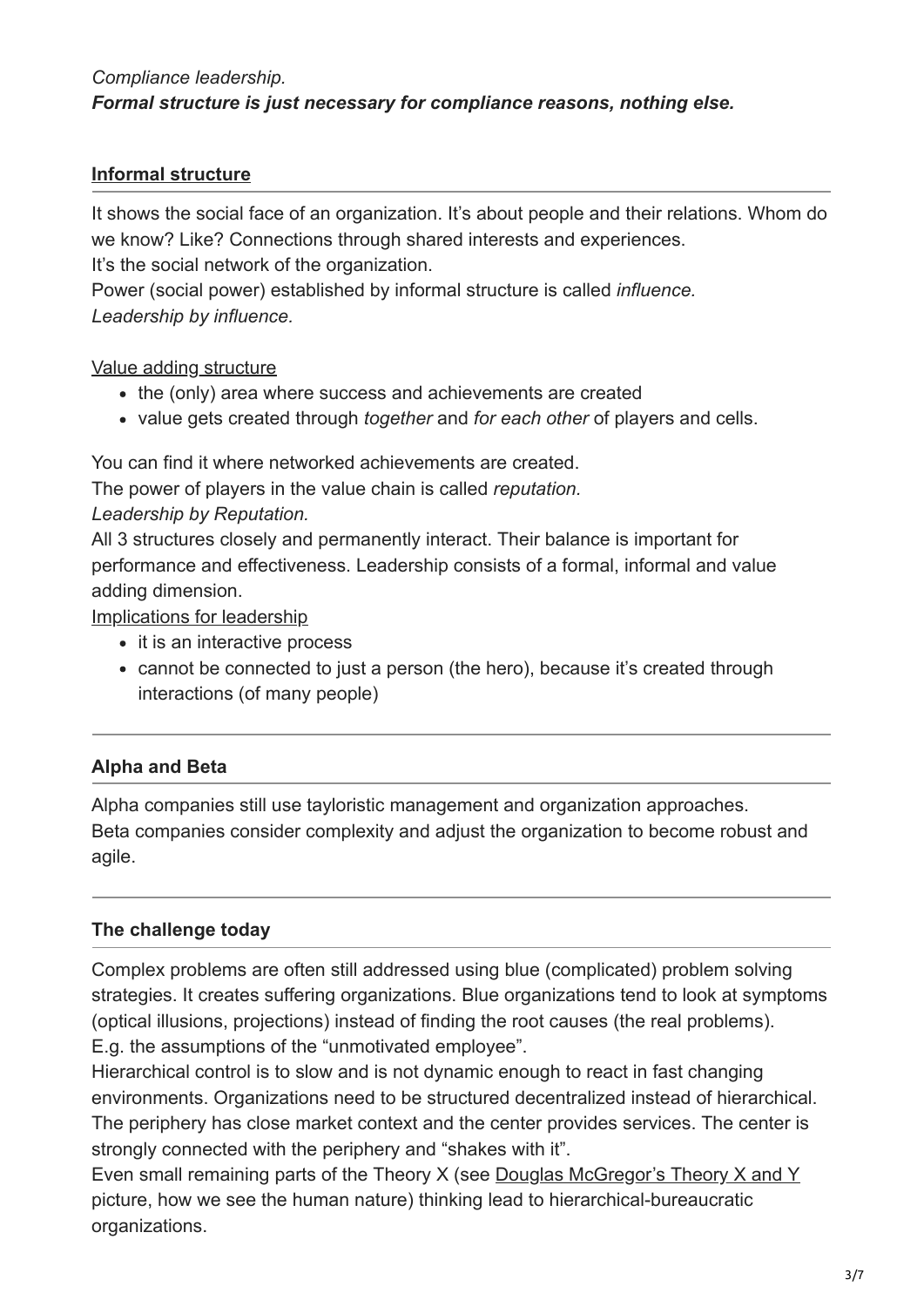Often fascinating, highly dynamic Startups (young and unexperienced beta companies) erode to default, boring Alpha companies – caused by growth and/or a crisis and the wish for more "professionalism" … best practices get copied, consultants are hired, processes and rules and more and more formal structures are established. Often too fast and unreflected – using useless alpha management rituals.

Hierarchical structure and differentiation by function is the way to become an alpha company.

Iterative cell division and decentralization of decisions lead to an adult beta company. To become an adult beta company needs a high communication culture – many opportunities, various methods and channels for communication. Komplexithoden can support.

One can compare organizations with a theater – having a stage and a backstage. In companies the "hidden" backstage is essential for driving changes (there you can find the taboos). It needs special tools like cultural observations, special interviews and chained talks to uncover it.

*Strategy was yesterday.* Market dynamics overcome the illusion of 3-5 year plans (the separation of long and short term, predictability and controllability).

#### *If all always think, integrate and arrange it does not need a long term strategy.* We need relative goals instead of fixed goals (MBO, plan/actual comparison).

We need to be prepared through exercising and discipline that make use fast and flexible under real conditions.

*Working against waste is a task for EVERYONE in the company, permanently .* Waste (e.g. bad communication, overwork, missing information, queues, bottleneck overuse) is often invisible for current controlling systems.

### *To motivate a human is impossible. To demotivate is simple.*

Motivation is intrinsic and individual. It is part of the identity. We confuse motivation with motivating (the try with extrinsically driven way like rewards, social acknowledgement, fear). Extrinsic motivation starts overlapping our intrinsic motivation – and will replace motivation by the topic with orientation to reach the extrinsic motivator (like money, acknowledgement,…)

## **Complexitools for Performance**

In the following chapters you'll find a brief summary for listed complexitools that belong to the area performance (in complex environments).

### **Letter to ourself**

- A description of ourself. What is our identity?
- 10-30 pages describing past, now and the companies perspective aiming to remember and showing the importance and urgency of a change
- created identity and insights
- an expression of appreciation for the organization itself and all people working in the organization

### **Relative goals**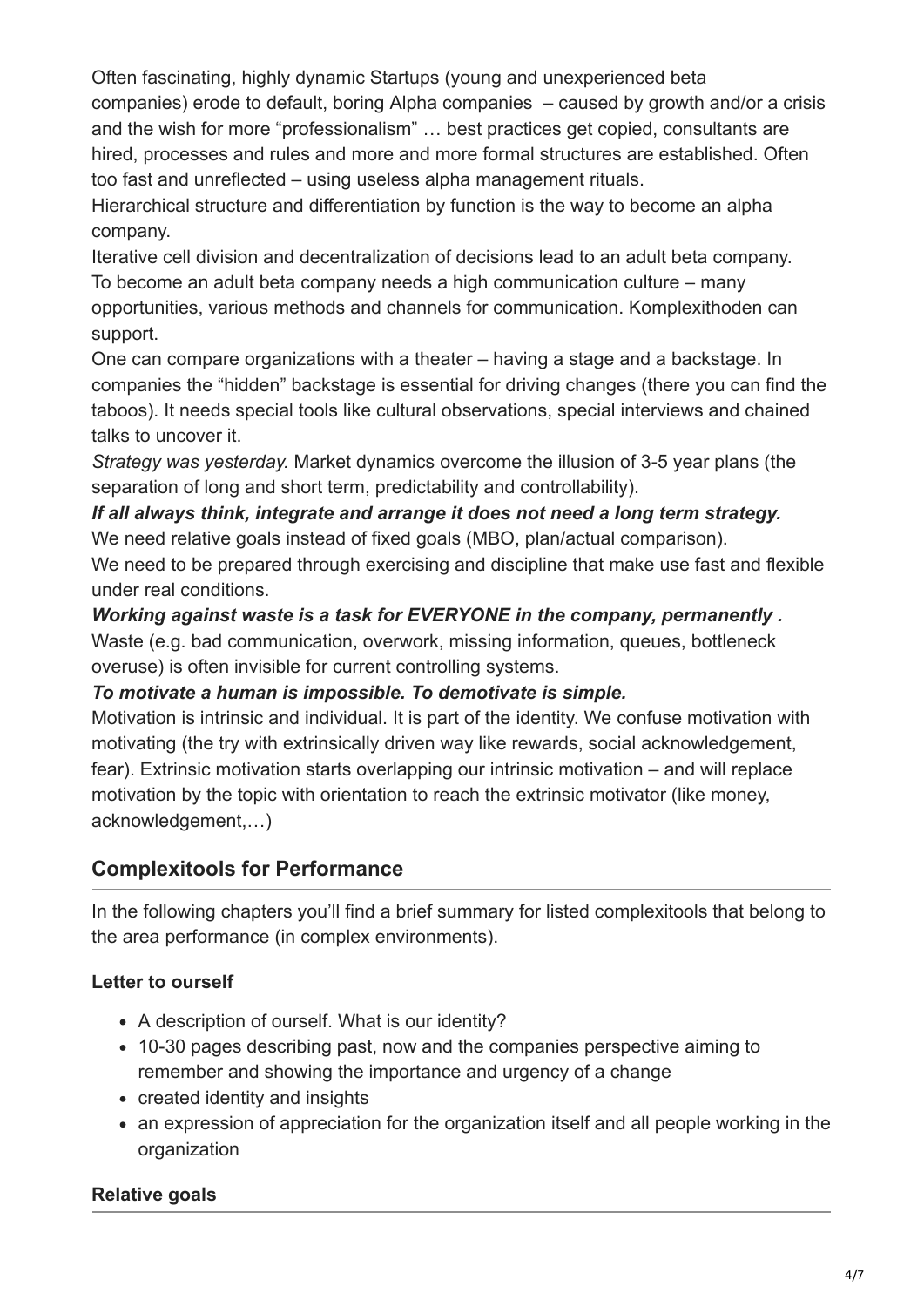- enable teams to act entrepreneurial autonomous and intelligent having the whole in mind
- provide hints, raise questions and foster dialog but do not judge
- no up front defined fixed future values but relate achievements to other internal or external real comparable achievements … team to team
- organizational value creation is not individual but team based … thats why individual goals heavily undermine value creation and the thinking
- no internal negotiation necessary
- e.g. relative result in comparison to the market (to another team)

### Relative result comparision

- actual/actual comparision
- compare to other teams, external teams and other benchmarks
- team measurements like costs over revenue, customer satisfaction

### **Relative Salary**

- the same salary approach does not fit as we have to consider individual roles, experiences, background and competencies.
- $\bullet$  pay the position is not working and needs to be replaced by pay the person with fairness, fair differences
- considering market value and the value through the roles for the organization

### Consider:

- pay fair and custom fit (and get salary out of the head)
- individual abilities have to be matched by the fixed salary (not for variable parts)
- aim for transparency and fair, informed decisions for yearly salary adjustments
- influential factors seniority, age, education, experience, market value, capability
- open basic salary information

### *No individual variable salaries like bonus payments and incentives! (The carrot stick method)*

It leads not to better capabilities but people finding ways to match the expectations set by the goal often using strange ways (and destroying the company).

### But:

- profit sharing let everyone participate on a companies success
- enable transparency on the financial situation of the company
- remove individual or team based variable salary parts by adding it to the fixed salary
- when using variable parts (profit sharing), enable it for everyone (best with the same size) – aim for participation not more
- avoid indicators that are difficult to measure or to influence (like stock course, quality, customer satisfaction) – as it will lead to manipulation

### **Peer Recruiting**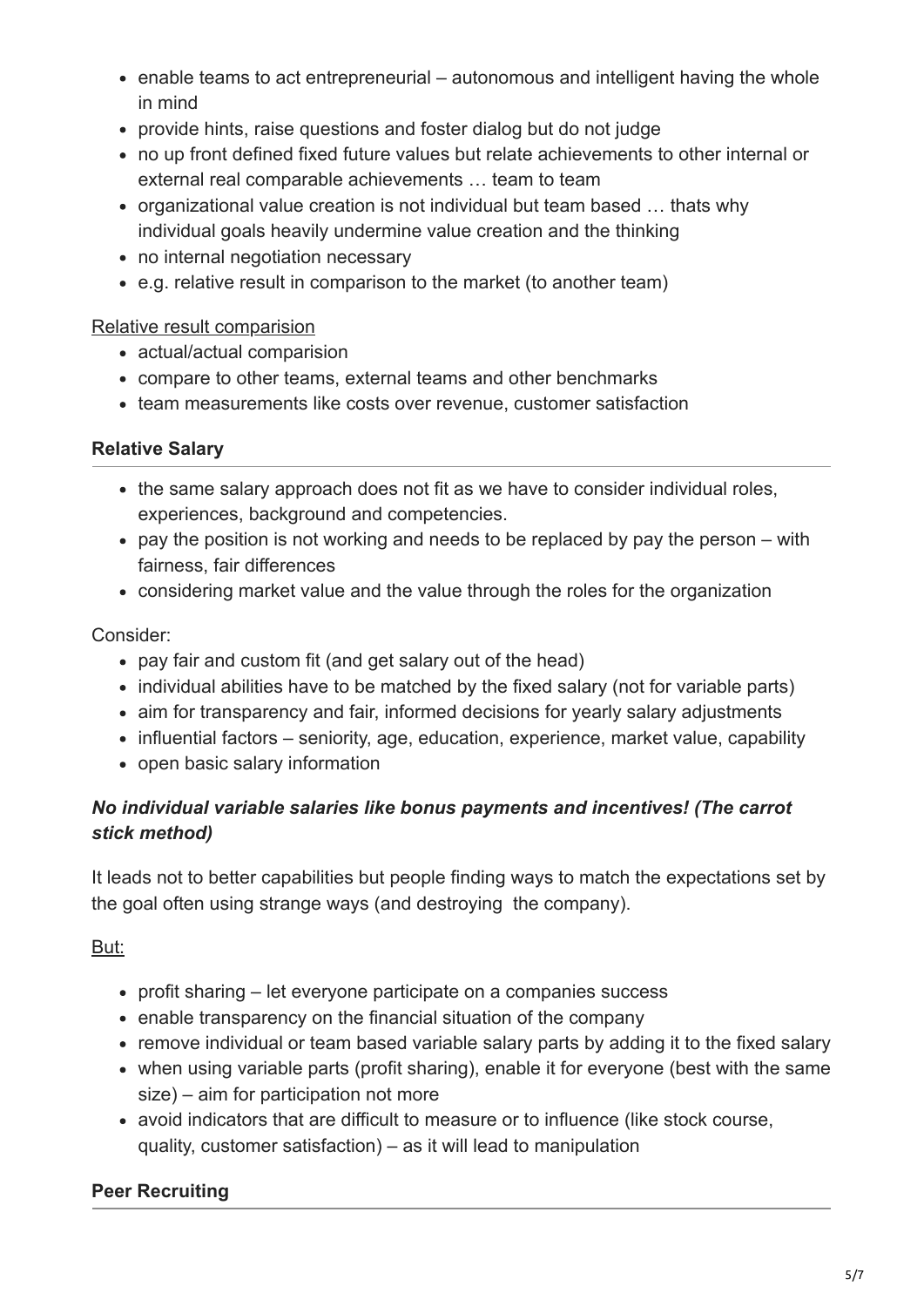- Finding new team members is a high value topic for an organization
- have single interviews and if possible a trial working time together
	- no heavily standardized interviews
	- discover various perspectives
	- at least 3 single interviews
	- all interviews share their experience and insights afterwards
	- everyone can reject a candidate this leads to a rejection (consensus based decisions, no majority decision)
	- group interviews are not helpful as it hinders dialog and can lead to a tribunal like atmosphere
- Mindset and cultural fit (get at least as important as skills, experience)
- Interview attitude: We explain each other why we will fit together

### **Cell Structure design**

- smallest activity unit is the team
- includes all functions to act autonomous, self organized and with high communicative density
- members should be divers but also similar competent
- takes responsibility
- coordination between cells market driven and not hierarchical and bureaucratic
- create cells by thinking from the market

### **Org Infos and Info Shops**

- services like HR, administration, finance, logistics are in the organization center and sell their services to the peripheral cells
- offer informational services e.g. IT services, reports, financial reports, …
- and organizational services like contracts, reception, facilitation,...
- show their services in a catalog

but are not longer utilities for central steering but supporter for peripheral teams.

#### **Invest decisions**

- decide as late as possible and as early as necessary (especially in risky environments and decisions)
- hierarchy slows down decision making channeling and filtering waste time and energy

committees work with political dynamics and own agendas

- sunk costs decisions made to early and real world conditions already changed when decisions get implemented
- decisions are made by a group of people involved in a project/topic and not just by hierarchie

### **Value based pricing**